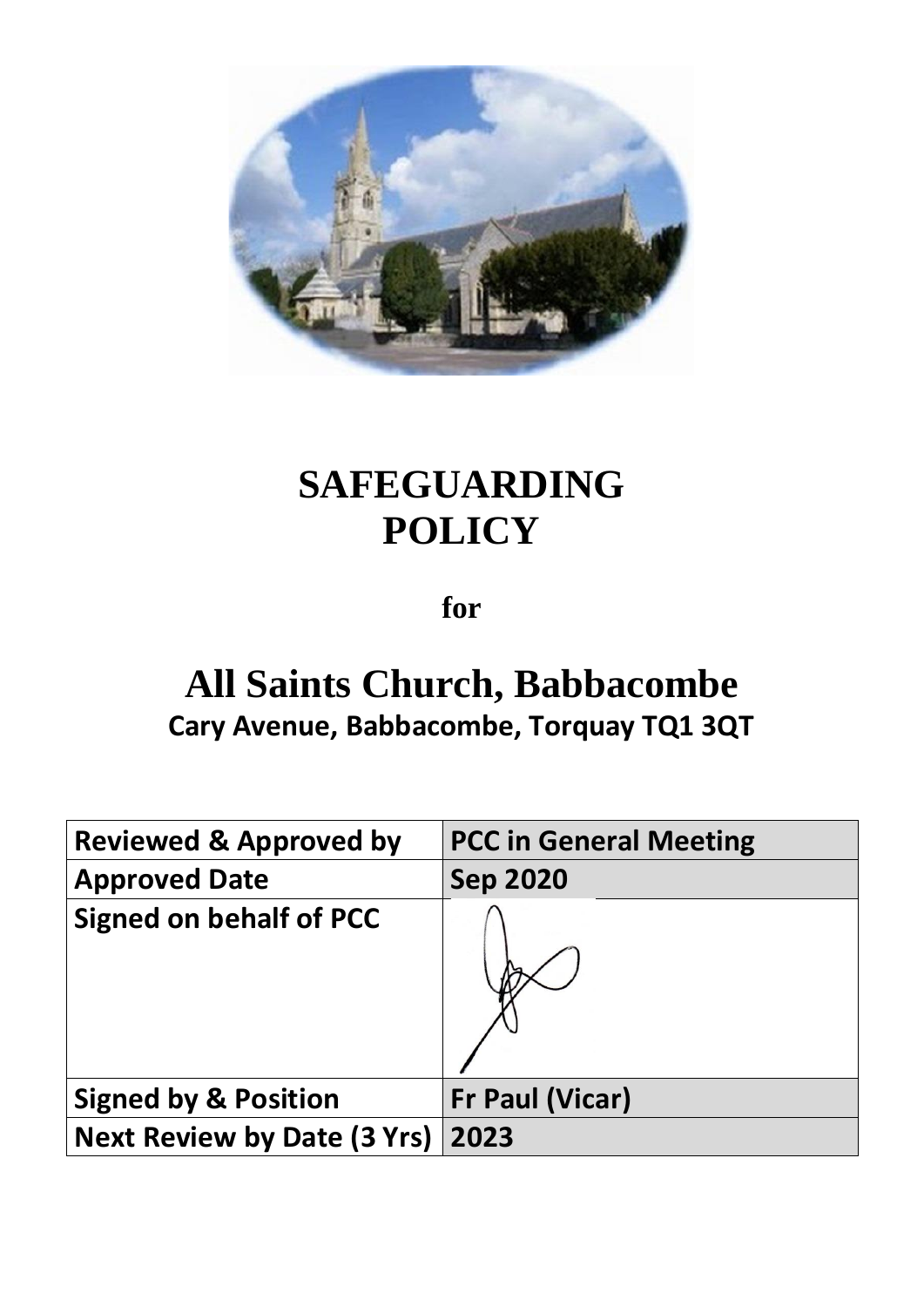#### **1 INTRODUCTION**

This concerns all who work with children, young people and vulnerable adults in the life of the Church, all who come into contact with them and all who have to make decisions within the Church. If you are reading this, you either have regular contact with children, young people or vulnerable adults, you regularly visit vulnerable people in their homes, or you are on a decision-making body in the Church.

#### *1.1 Children and Young People*

It would be good to think that children in Church-led activities are always safe. Most of the time, good common sense provides protection for our children, and much of the detail of this document is normal common sense.

For the overwhelming majority of children and young people the experience at Church and related activities is good and we are appreciated for it. But we also occasionally hear national news that a child is injured in a preventable accident. More rarely, a child is hurt or abused by another member of a Church Community. Further, we have a responsibility to our volunteers and leaders to protect them from situations where they may be falsely accused.

#### *1.2 Vulnerable Adults*

As Church members we have a duty to care for all vulnerable people who worship with us or we come into contact with in pastoral situations.

Our Safeguarding Protection Policy is based upon Diocesan policy and other recommended national policies. It applies to all paid and volunteer workers in the Parish and aims to follow the spirit of the Diocesan Policy with amendments and advice made for our own situation.

We have a nominated person in our Parish to ensure that another person shares with the Vicar the responsibility for safeguarding. She is a person to whom anyone can turn to for support and advice, particularly if they have concerns about a child/young person/vulnerable adult or the behaviour of another worker.

#### **1.3 Our Parish Safeguarding Officer is:**

Pat Bence 58 Perinville Rd, Babbacombe, Torquay, TQ1 3PA Tel: 01803 428 878 Mob: 07747 626 462 Email: [patbence@yahoo.co.uk](mailto:patbence@yahoo.co.uk)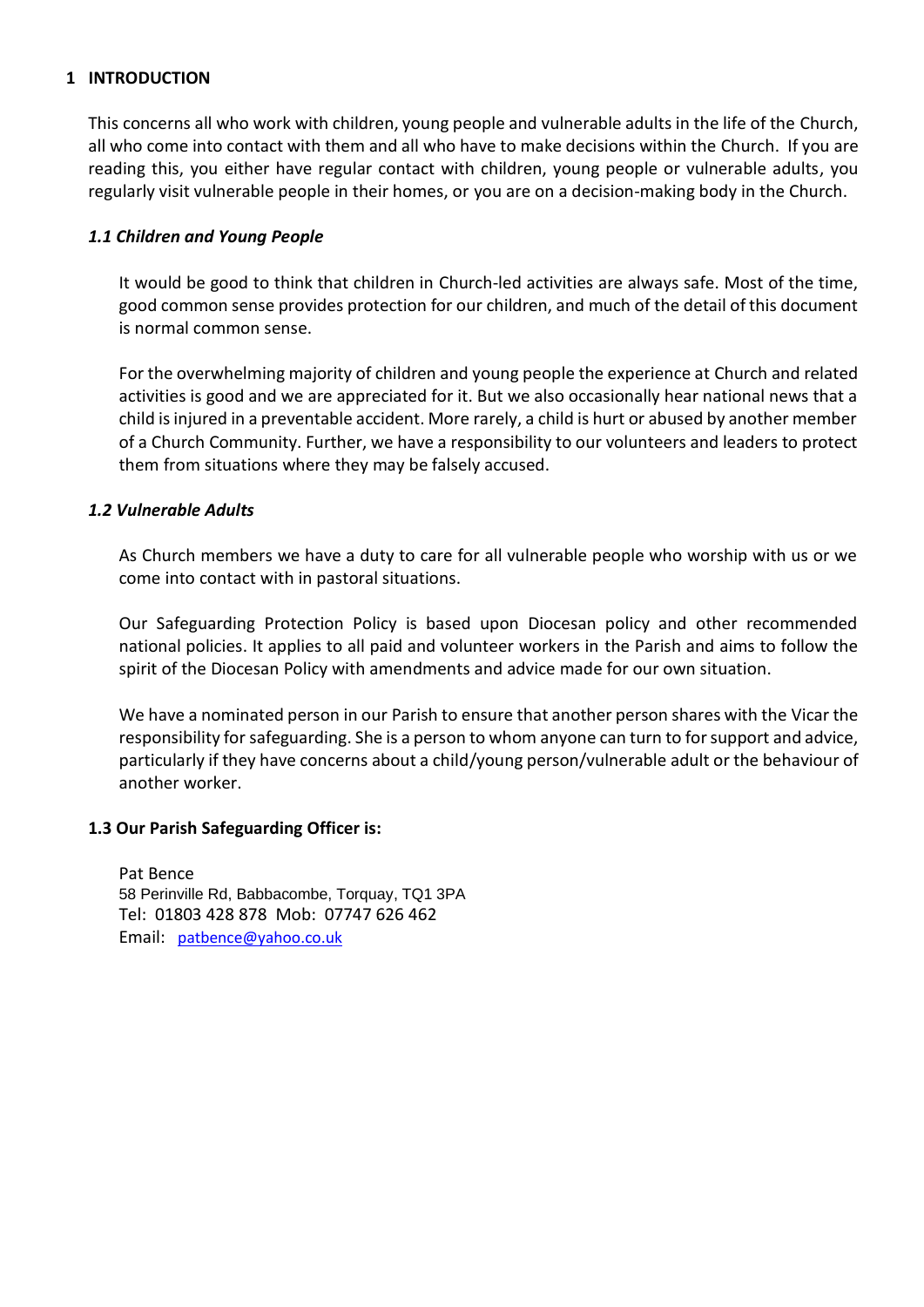#### **2 DIOCESAN SAFEGUARDING POLICY<sup>1</sup>**

#### *2.1 Diocesan Safeguarding Policy Statement*

The safeguarding of children, young people and adults at risk is an important part of all Church activities. Our Safeguarding Policy demonstrates and guides all within the Diocese of Exeter on the part that they play in safeguarding across the whole Church community. The Diocese of Exeter (i.e. the Diocesan Bishop, the Diocesan Synod and the Diocesan Board of Finance, whose clergy and lay membership is drawn from parishes and deaneries throughout Devon) is therefore wholeheartedly committed to the wellbeing and protection of all those who are vulnerable or at risk of abuse.

The Diocese of Exeter commends this commitment and its safeguarding policy to parishes and, mindful of their legal responsibilities, encourages them in the strongest possible terms to adopt and proactively implement an appropriate parochial safeguarding policy as informed by national and diocesan guidance.

The Diocese of Exeter adopts and endorses the principal safeguarding policies of the Church of England: 'Protecting All God's Children' (4th edn, 2010) and 'Promoting a Safe Church' (2006). Synod is also committed to the implementation of the policies and guidance contained in 'Responding well to those who have been sexually abused' (2011) and 'Responding to Domestic Abuse; guidelines for those with pastoral responsibility' (2006).

It is further committed to safer recruitment for posts relating to children and other vulnerable people as set out in the joint Church of England and Methodist 'Safer Recruitment Policy' (2013). The Diocese of Exeter will also monitor national developments, whether through updated policy and guidance or through reports from elsewhere in the country (such as the Commissaries Report into Safeguarding in the Diocese of Chichester) and undertakes to follow relevant emerging requirements and recommendations in a timely and fulsome manner.

# *2.2 Diocesan Safeguarding Commitment*

The Diocese of Exeter is committed to safeguarding vulnerable people throughout the diocese and whole-heartedly endorses the commitment to safeguarding as described in the 'Joint Statement of Safeguarding Principles for the Church of England and Methodist Church of Britain' **<sup>2</sup>**

# **2.3 We are therefore committed to:**

- the care, nurture of, and respectful pastoral ministry for all: children, young people and adults.
- the safeguarding and protection of children, young people and all adults.
- the establishing of safe, caring communities which provide a loving environment where victims of abuse can report or disclose abuse and where they can find support and best practice that contributes to the prevention of abuse.

<sup>&</sup>lt;sup>1</sup> This Policy was adopted by Diocesan Synod on  $17<sup>th</sup>$  May 2014

<sup>&</sup>lt;sup>2</sup> Issued within the Safer Recruitment Policy for the Church of England and Methodist Church of Britain, 2013. This statement has been adapted from the previous statement of principles issued within the 'House of Bishops Policy for Safeguarding Children' in 2010 to encompass adults at risk of abuse.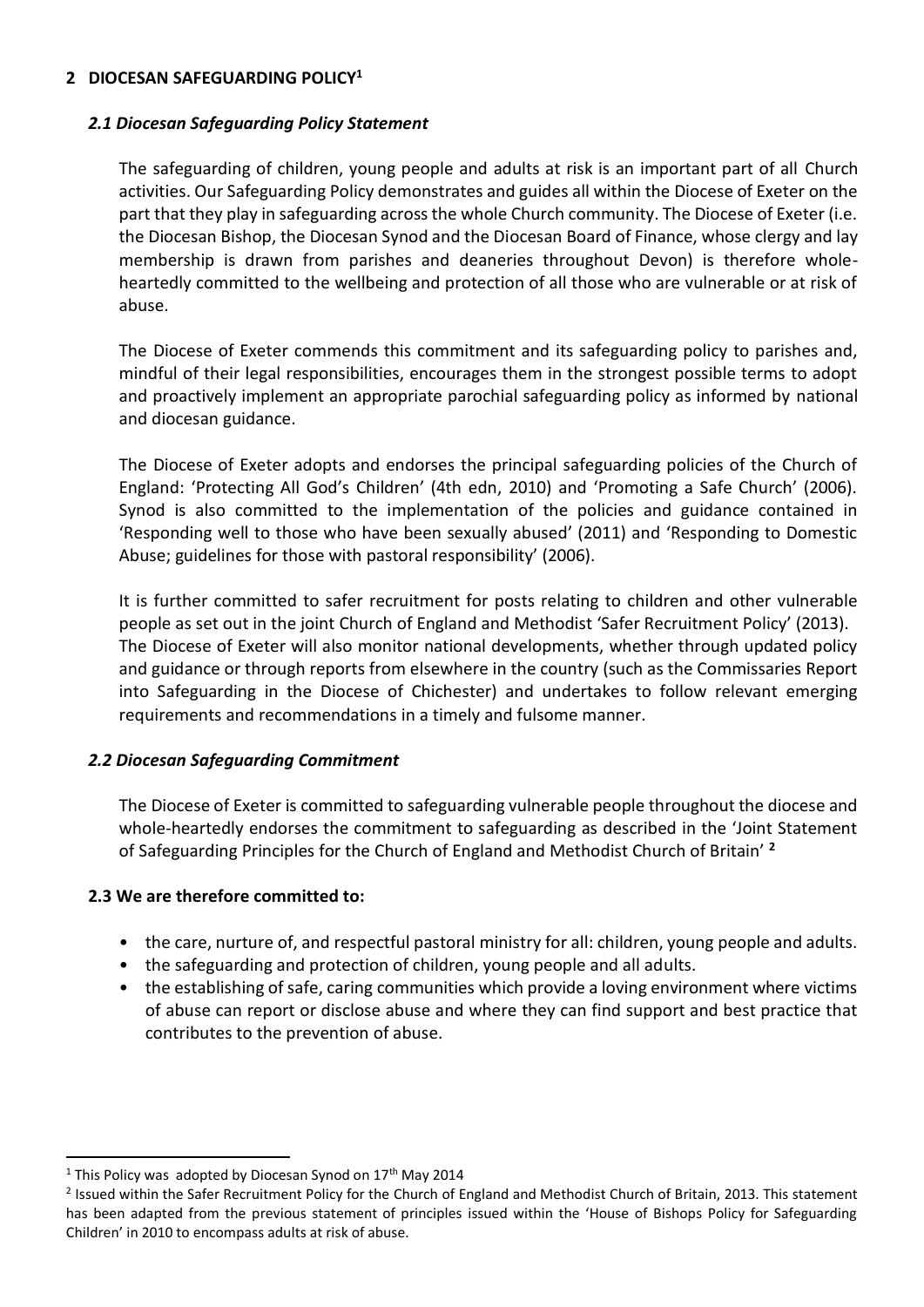# **2.4 To this end:**

- We will carefully select, support and train all those with any responsibility within the Church, in line with Safer Recruitment principles, including the use of criminal records disclosures and registration/membership of the relevant vetting and barring schemes.
- We will respond without delay to every complaint made, that any adult, child or young person may have been harmed, cooperating with the police and local authority in any investigation.
- We will seek to offer informed pastoral care and support to anyone who has suffered abuse, developing with them an appropriate ministry that recognizes the importance of understanding the needs of those who have been abused, including their feelings of alienation and/or isolation.
- In as far as we are able, we will seek to protect survivors of sexual abuse from the possibility of further harm and abuse.
- We will challenge any abuse of power, especially by anyone in a position of trust.
- We will seek to offer pastoral care and support, including supervision, and referral to the appropriate authorities, to any member of our church community known to have offended against a child, young person or vulnerable adult.
- We will follow legislation, guidance and recognised good practice.
- It is the responsibility of everyone to uphold these principles. However, the Diocesan Safeguarding Team, alongside each Bishop's office, the Chair of the Diocesan Safeguarding Management Group, and the remaining Senior Staff, will share the overall management of safeguarding across the Diocese, drawing in specialist support as needed to achieve the above.

# **3 ALL SAINTS CHURCH, BABBACOMBE POLICY**

- **3.1** Scripture teaches that all people are special because they are made in the image of God. This is therefore true for children and young people, who should be respected and protected. Jesus warned that those who exploited or abused children deserved profound condemnation. Within the Kingdom of God, children matter in their own right and are to be taken seriously.
- **3.2** The Church is required by God to foster relationships of the utmost integrity, truthfulness and trustworthiness. Clergy and laity who work for the Church in a paid or voluntary capacity need to exercise the greatest care when working with those for whom they have been given responsibility.
- **3.3** The highest standards should be maintained therefore in all pastoral, counselling, educational, worship and recreational circumstances. The exploitation of any relationships for any purpose will not be tolerated.
- **3.4** All Saints' Church is committed to creating a culture of informed vigilance which takes children, and adults who are vulnerable, seriously – and will work closely, and in partnership with, the local authority and statutory authorities to ensure that we offer best practice advice and guidance.
- **3.5** All Saints' Church accepts the principle of The Children Act (1989) that the welfare of the child is paramount, and will follow the Home Office Code of Practice: "Safe from Harm", and the House of Bishops' "Protecting all God's Children" and "Safer Recruitment" advice and guidelines. Other guidance documents are 'Promoting a Safe Church' and 'Responding Well' (2010) – available to download.